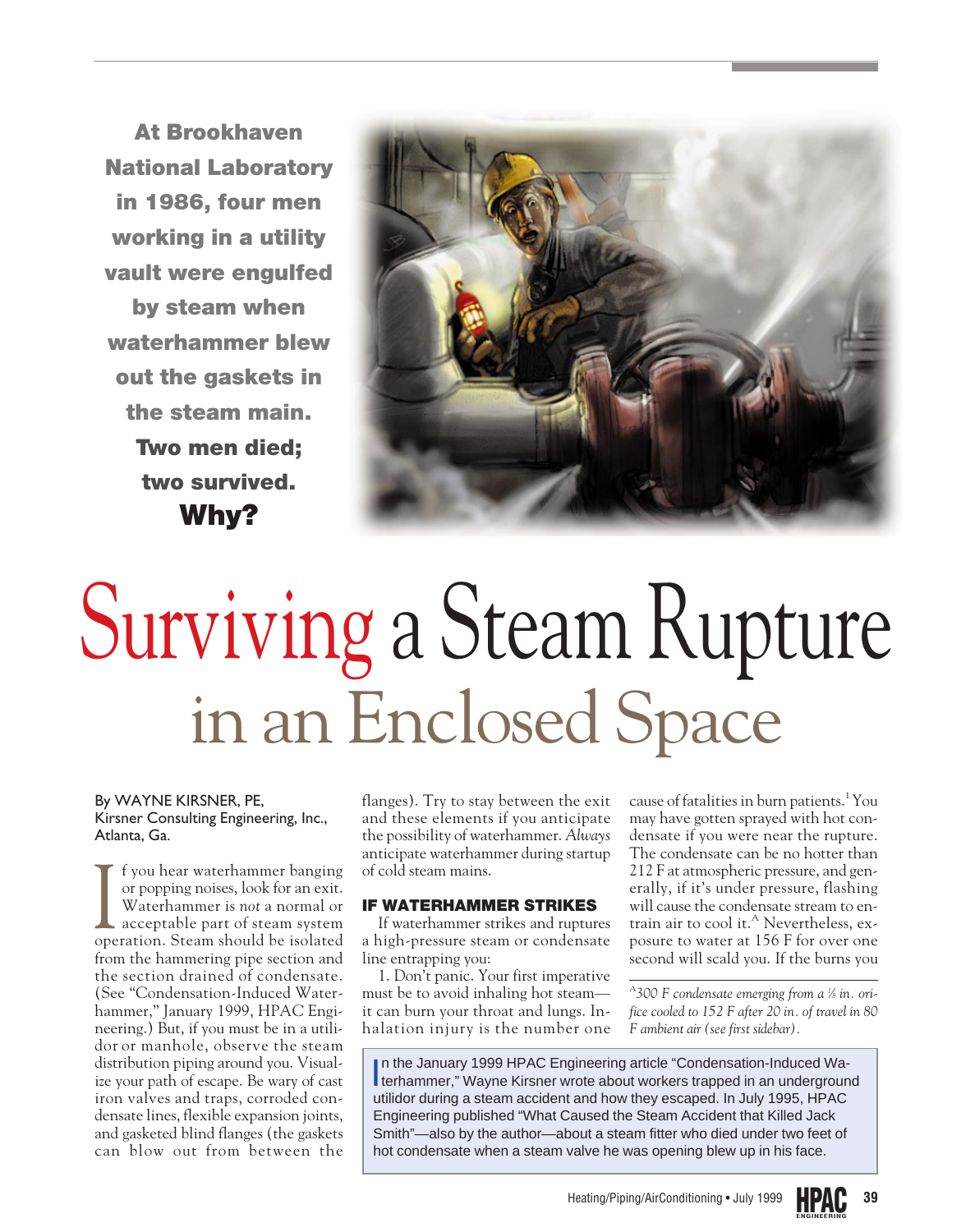receive are confined to your skin, however, you have an excellent chance of recovery. In a 1981 study of 1914 burn patients, only 7 percent of those with no inhalation injury died. The mortality rate for those with inhalation injury

was 55 percent.<sup>2</sup>

2. Evacuate an *isolated* manhole as soon as possible. If the pit is heating up or filling with hot condensate and there is no alternate escape route, it's a better bet to evacuate quickly—even if it means

## **HOW DANGEROUS Is a High-Pressure Steam Jet?**

Being sprayed with high-pressure steam can be less serious than contact with hot water even though the steam may initially be hotter. A jet of high-pressure steam spraying through a crack or small orifice at high velocity expands and entrains the air surrounding it. If the air is cool, it rapidly dilutes the temperature



One-half in. pipe emitting 18 ft long jet of 115 psig saturated steam. Hand is 15 in. from outlet.

of the steam jet.<sup>B</sup> In a series of experiments reported in ASHRAE Transactions, 1966, 300 F saturated steam spraying from a % in. diameter orifice into 80 F ambient air cooled to 106 F after only 15 in. of travel<sup>4</sup>-cool enough to stick your hand in. The rate of cooling was insensitive to steam pressure.<sup>c</sup>

In a confined space, however, even a small steam leak will warm the surrounding ambient air rapidly.<sup>D</sup> As the ambient air heats, its temperaturediluting effect on the steam jet is diminished. This is one big reason why steam ruptures in confined spaces, especially warm confined spaces, are much more dangerous than those in open spaces with good air circulation. Another reason is that steam permeates

the space quickly. Condensing steam has a high heat transfer coefficient. This makes it a penetrating heat. Below 12 percent steam by volume in a steam-air mixture, the condensing temperature of steam is below 120 F. Thus, steam condensing on your skin deposits condensate at a temperature below 120 F. (The pain level for most people as well as the temperature at which the hot condensate will start to burn you is 120 F.) Thus, steam hotter than 120 F remains a gas, which is relatively benign since it has a very low heat transfer coefficient. You can withstand dry steam and air temperatures above 200 F. As the percent of steam (by volume) in the air surpasses 12 percent, as it will quickly in a confined space, the condensing temperature rises above 120 F. Above 120 F, condensing steam will burn.

The above facts suggest different courses of action for escape from isolated manholes versus utilidors connected by tunnels. Isolated manholes must be evaluated immediately. It also suggests that forced ventilation of confined spaces can save lives in the event of a steam accident.

*B* Expansion cools the jet somewhat. I calculate Isentropic Expansion to Mach 1 at .58P<sub>o</sub> cools *the gas 5 percent of its Rankine temperature. Non-isentropic expansion from .58P<sub>o</sub> to P<sub>exit</sub> will cool it somewhat further.*

*C Steam cooled to 12 percent of its initial temperature difference at 15 in. from the nozzle for steam pressures between 50 and 142 psig.*

*D A 100 psig steam leak through a 1 ⁄4 in. orifice would warm 1000 cfm of air from 80 to 200 F in as little as 30 seconds.*

passing through a saturated steam jet than risking inhaling hot steam and air during an attempt to reach an alternate exit (see sidebar on this page).

This advice was borne out in a 1986 steam accident involving four workers at the Brookhaven National Laboratory. Two steam fitters were standing side-by-side in an isolated manhole when a waterhammer blew out the gaskets from two 10-in. blind pipe flanges. One man darted through the escaping steam and condensate to the exit ladder behind him. He emerged with second- and third-degree burns, but fully recovered, and today is a construction safety specialist at Brookhaven Lab. The other man attempted to crawl beneath the pipes to the exit ladder on the opposite side of the manhole. He became disoriented and took several minutes to emerge during which time he was forced to inhale hot air and steam. He died the following day with burns over 75 percent of his body.<sup>3</sup>

3. If the manhole is *not isolated*, consider trying to move away from the site of the leak through tunnels to other exits. Cooling air should be drawn from the direction of other openings due to the draft caused by steam and hot air exiting the open manhole above the accident site. Remember, your fellow steam fitters heard the "KA-BOOM!" of the waterhammer, and everyone in the area will have been alerted to the accident by the steam plume billowing out of the manhole. Your co-workers' first instincts should be to isolate the steam main to stop the steam flow. Their second thought should be to open alternate means of egress for you. The additional openings will let fresh air enter the utilidor and keep the steam traveling up and out of the manhole at the accident site.

### **ABOVE GROUND RESPONSE**

Steam fitters/operators responding to the accident have three tasks to carry out without delay:

• Isolate the steam leak and vent the steam main.

• Open alternate means of egress and allow air into the utilidor.

• Call 911 and inform them that you may have one or more third-degree burn victims.

**HPAC ENGINEERING 40** July 1999 • Heating/Piping/AirConditioning